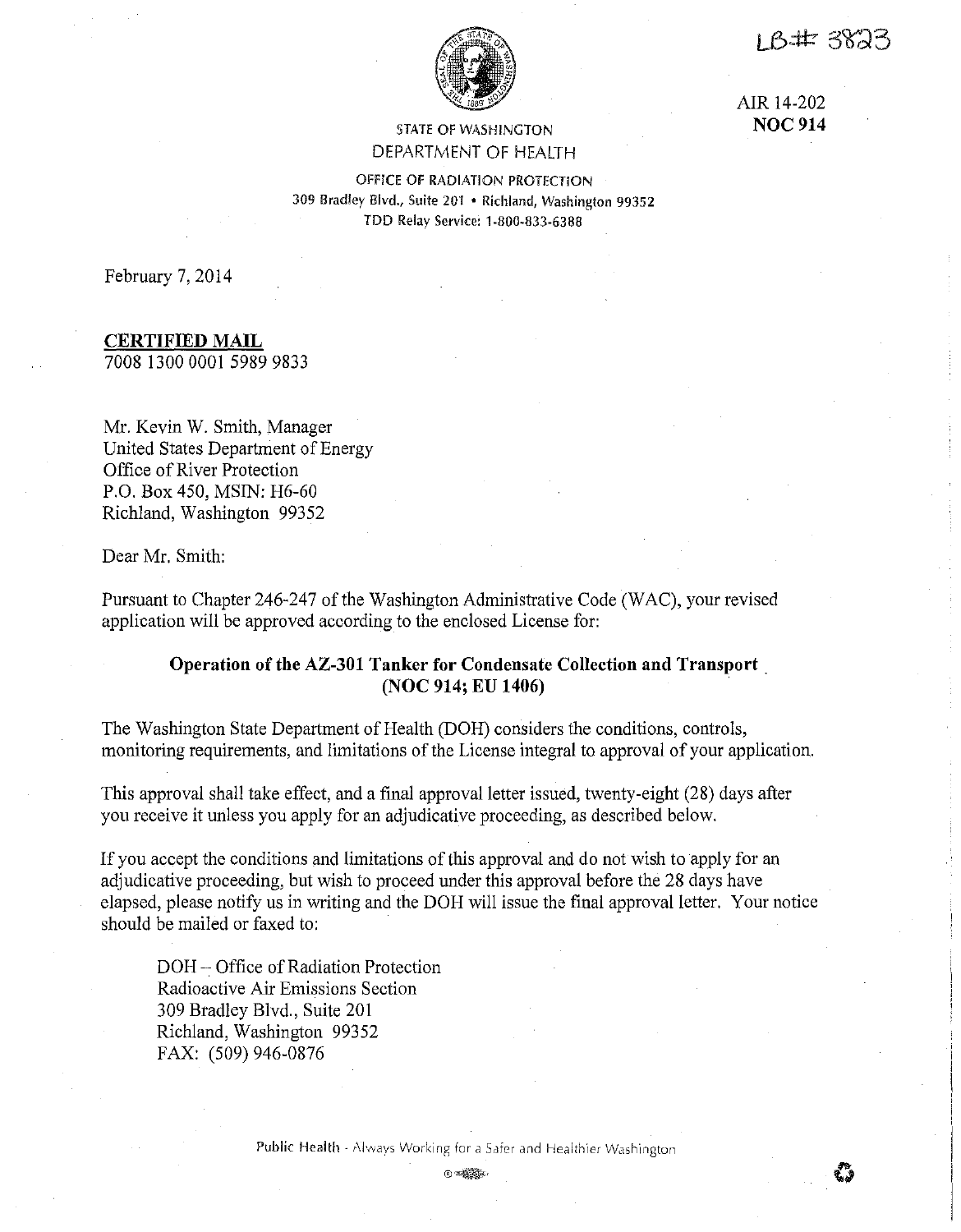Mr. Kevin W. Smith February 7, 2014 Page 2 of 2

If there are concerns with the conditions and limitations of the approval, please notify the DOH. If attempts to resolve the concerns fail, the DOH will deny your application and you may contest the conditions and limitations of this approval, within 28 days of receipt, by filing the enclosed Request for Adjudicative Proceeding or a document providing substantially the same information with the DOH, Adjudicative Service Unit (ASU), in a manner that shows proof of service on the ASU. The ASU's address is:

> DOH · Adjudicative Service Unit 310 Israel Road SE P.O. Box 47879 Olympia, Washington 98504-7879

You must include a copy of this approval with your application. FILING SHALL NOT BE DEEMED COMPLETE UNTIL THE ADJUDICATIVE SERVICE UNIT ACTUALLY RECEIVES YOUR APPLICATION.

If you have any questions regarding this draft approval, please contact John Schmidt at (509) 946-3874.

Sincerely,

*~rJ-f-=~fc/4* 

John Martell, Manager Radioactive Air Emissions Section

Enclosures: (1) Conditions and Limitations for (NOC 914) (EU 1406) (2) Request for Adjudicative Proceeding

cc: Ruth Allen, WRPS Robert Anderson, MSA Matthew Barnett, PNNL Tom Beam, MSA Lee Bostic, BNI Dennis Bowser, USDOE-ORP Cliff Clark, USDOE-RL Jack Donnelly, WRPS Rick Engelmann, CHPRC Dennis Faulk, EPA Phil Gent, Ecology Michael Greene, WRPS Robert Haggard, BNI Dale Jackson, USDOE-RL Jessica Joyner, WRPS

Paul Karschnia, CHPRC Crystal Mathey, WDOH Ernest McConnick, WDOH Valarie Peery, Ecology Crystal Rau, Ecology John Schmidt, WDOH Maria Skorska, Ecology Jeff Voogd, WRPS Joan Woolard, WRPS Davis Zhen, EPA Environmental Portal RAES Tracking: Line# 792; NOC 914; EU 1406; (Resp. to IM# 7,879)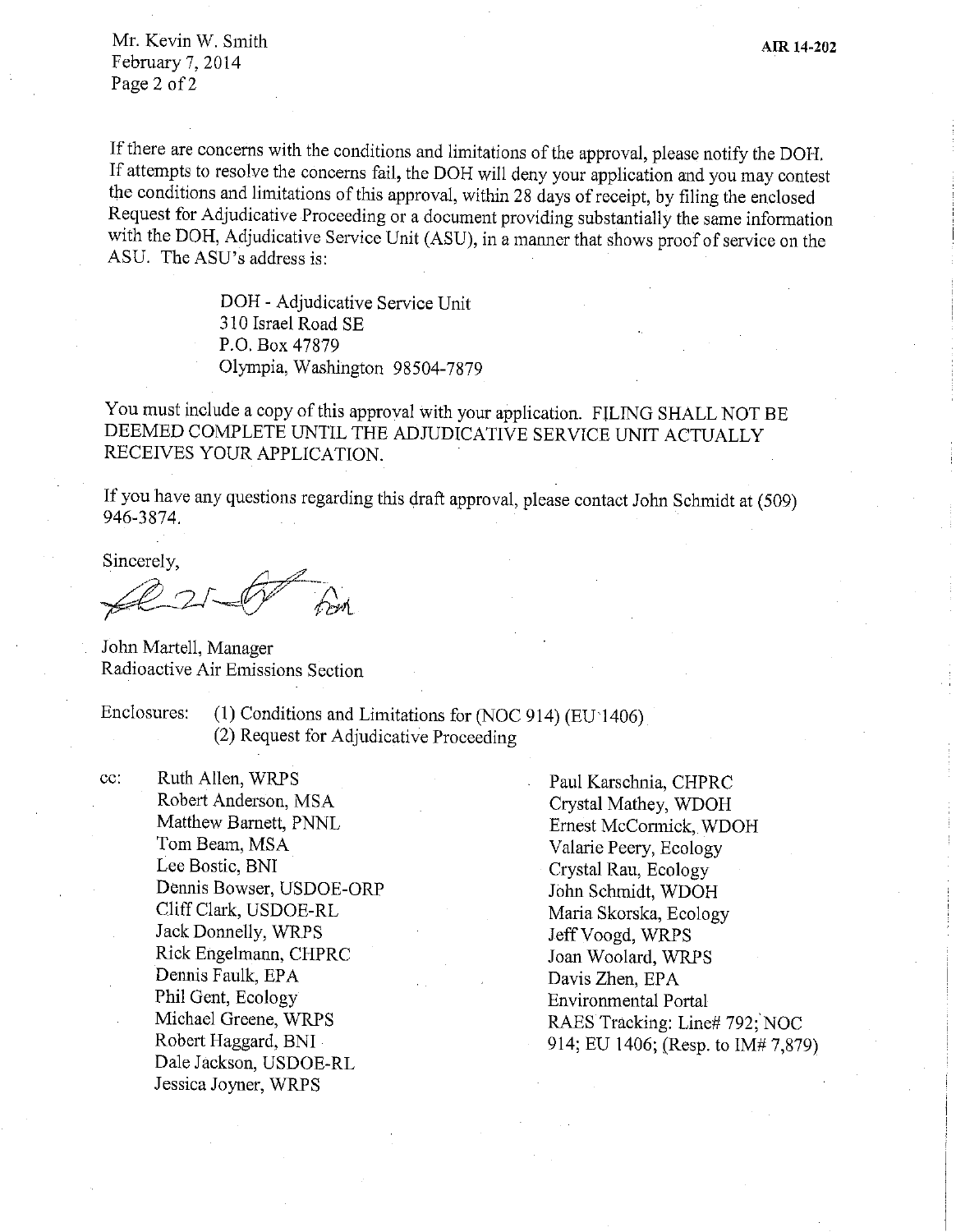#### Emission Unit ID: 1406

## **200 W-AZ-301 Tanker-001**

### **A-AZ301 Tanker-001**

This is a MINOR, PASSIVELY ventilated emission unit. Tank Fatms

## **Abatement Technology** BARCT WAC 246-247-040(3), 040(4)

state only enforceable: WAC 246-247-010(4), 040(5), 060(5)

| Zone or Area | <b>Abatement Technology</b> | Required $#$ of Units | <b>Additional Description</b>   |
|--------------|-----------------------------|-----------------------|---------------------------------|
|              | Radial HEPA Filter          |                       | Tanker trailer breather, Radial |
|              |                             |                       | HEPA filter                     |

## **Monitoring Requirements**

state enforceable: WAC 246-247-040(5), 060(5), and federally enforceable: 40 CFR 61 subpart H

| <b>Federal and State</b>                             | <b>Monitoring and Testing</b>       | <b>Radionuclides Requiring</b>       | <b>Sampling</b>       |
|------------------------------------------------------|-------------------------------------|--------------------------------------|-----------------------|
| Regulatory                                           | Requirements                        | Measurement                          | Frequency             |
| 40 CFR 61.93 $[6][4][1]$<br>& WAC 246-247-<br>075[3] | 40 CFR 61, Appendix B<br>Method 114 | Total Alpha and Total<br>Beta/Gamma. | Annually at a minimum |

**Sampling Requirements** Smear survey on the outside of the outlet of the vent.

#### **Additional Requirements**

Additional monitoring or sampling requirements established by this License will be listed in the Conditions and Limitations section, if applicable.

### **Operational Status**

### **This Emission Unit has 1 active Notice(s) of Construction.**

| <b>Project Title</b>                                                   | Approval # | Date Approved NOC_ID |     |
|------------------------------------------------------------------------|------------|----------------------|-----|
| Operation of the AZ-301 Tanker for Condensate Collection and Transport |            | Not Approved         | 914 |
|                                                                        |            |                      |     |

## **Conditions (state only enforceable: WAC 246-247-040(5), 060(5) if not specified)**

- !) The total abated emission limit for this Notice of Construction is limited to 1.07E-05 mrem/year to the Maximally Exposed Individual (WAC 246-247-040(5)). The total limit on the Potential-To-Emit for this Notice of Construction is limited to 2.14E-02 mrem/year to the Maximally Exposed Individual (WAC 246-247-030(21)).
- 2) This approval applies only to those activities described below. No additional activities or variations on the approved activities that constitute a "modification" to the emission unit, as defined in WAC 246247-030(16), may be conducted.

The AZ-301 Tanker project consists of operation of a pumping system to transport condensate from catch tank AZ-301 into the tanker. A tanker would be deployed outside of the  $241-AY/AZ$  Tank Farm. The condensate is transported to another pennitted facility, such as Liquid Effluent Retention Facility, or Effluent Treatment Facility.

241-AY and 241-AZ Tank farms are ventilated by the 296-A-42 primary exhauster. Condensate from various points in the primary exhauster are collected and routed to the AZ-301 catch tank. The AZ-301 catch tank has a nominal 1,200 gallon capacity and condensate is currently routed to AZ-102 or AZ-101. Alternate options are needed as AY and AZ tanks are nearing capacity.

Emission from the AZ-301 Tanker project, in conjunction with other operations on th $\theta$ e Hanford site, will not exceed the National Emission Standard of 10 millirem (mrem) per year (40 CFR 61, Subpart H).

The pumping operation shall follow As Low As Reasonably Achievable (ALARA) practices. The hose from AZ-30 I to the tanker shall be hose in hose design so that any leak in the primary hose is contained. The hose is also elevated with a slant back toward the tank. The tanker has a catch basin.

The AZ-301 Tanker Project is designed to minimize potential emissions. A radial HEPA filter is used to vent the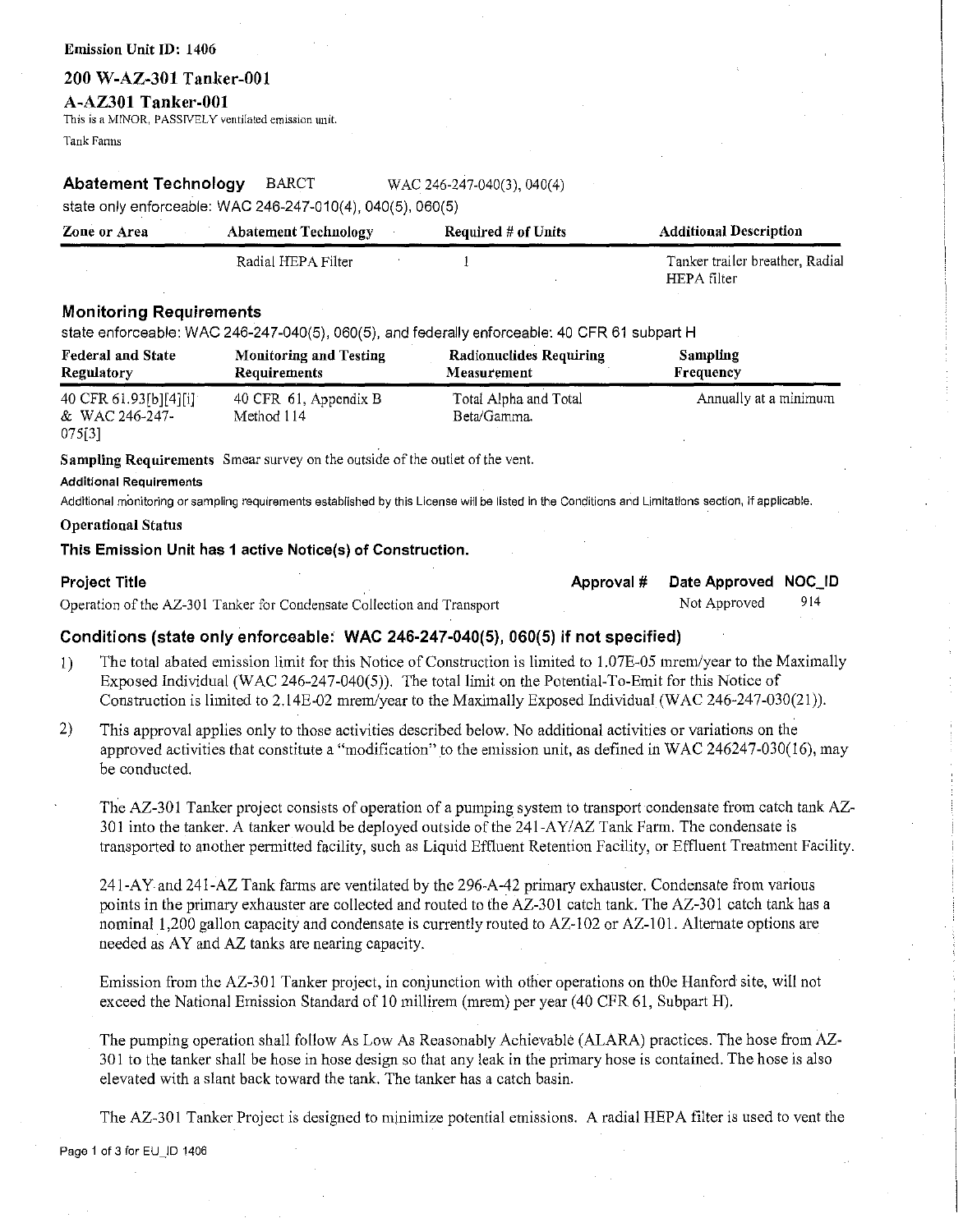tanker while it is being filled. To prevent the potential for inadvertent release during the connection and disconnection of the hoses "dry-break" connections are used. The top of the tanker where the condensate is pumped into the truck has a catch basin so that any condensate does not reach the ground. ALARA practices are employed during pumping operations and the loading and unloading of the tanker.

The truck loading area will have a tent like enclosure for weather protection and to retain heat in the winter.

# 3) **The Annual Possession Quantity is limited to the following radionuclides (Curies/year):**

| Alpha - 0                                           | 9.57E-01 | Beta - 0 | $9.36E+01$                               |
|-----------------------------------------------------|----------|----------|------------------------------------------|
| All Alpha radioactivity was attributed to<br>Pu-239 |          | Sr-90    | All Beta radioactivity was attributed to |

### 4) ABATEMENT CONTROL-Tanker Loading Activities

All work shall be performed in accordance with approved radiological control methods and ALARA program requirements. These requirements shall be carried out through work packages, operating procedures, radiological work permits, or other work instructions. The general chemical and physical processes associated with tanker loading activities shall consist of the following.

Appropriate hookups shall be made between the source and the tanker (e.g., pumps, hoses, etc.). Connections will be periodically surveyed to verify that no leaks are occurring.

Spill prevention measures shall be in place to mitigate release of condensate to the atmosphere and/or to the ground during hookup, transfer, and disconnect operations. These measures include provisions to catch and retain any inadvertent release of liquid (e.g. the catch basin and the connection to the tanker) and the use of "dry-break" connections to connect the transfer line to the truck. The tanker shall be equipped with a High Efficiency Particulate Filter (HEPA) to allow for venting while the tanker is being filled. (WAC 246-247-040(5))

## 5) ABATEMENT CONTROL-Prior to Transport

After filling the tanker, fittings shall be disconnected and closed and shall remain closed until commencement of unloading operations at the LERF or ETF

All liquid/gas release points on the tanker shall be closed prior to transport

The valve under the HEPA filter shall be closed during transport to ensure that the liquid does not wet the HEPA filter during transport.

Appropriate decontamination measures shall be performed to reduce residual external smearable radioactive contamination to transport release criteria before releasing the tanker for overland transport.

Removable contamination levels on the truck must be less than or equal to 1,000 dpm/100 cm<sup>^2</sup> beta/gamma and less than or equal to 20 dpm/100 cm $\textdegree$ 2 alpha prior to transport

Inspections of the tanker vents and valves shall be performed and documented prior to transport.

Waste liquid shall be characterized (at a minimum of annually), and acceptability at the ETF and/or LERF shall be documented.(WAC 246-247-040(5))

6) EFFLUENT MONITORING-WDOH documentation:

a) A single WDOH approved record shall be maintained, of the tanker shipments and an estimate of annual emissions shall be reported. Records of the operator rounds ( which shall serve as the WDOH approved record) can be used for this documentation. (WAC 246-247-040(5))

b) Information from shipment records shall be used to estimate annual emissions. The estimated emissions shall be determined using one of the following methods:

Method I: From the characterization of the liquid being loaded, gross alpha and gross beta/gamma activities shall be determined. The emission shall be determined using the volume of liquid transferred, an assumed release fraction of 0.001, the most recent location-specific dose conversion factors of l .88E-0 1 mrem/Ci beta/gamma and 4.00E+00mrem/Ci alpha, assuming gross alpha is Pu-239 and gross beta/gamma is Sr-90

Method 2: From the characterization of the liquid being loaded, a complete isotopic distribution of radionuclides shall be determined. The emission shall be detennined using the volume of liquid transferred, an assumed release fraction of 0.001, the most recent location-specific dose conversion factors of 1.88E-01 mrem/Ci beta/gamma and 4.00E+00mrem/Ci alpha for the known isotopes. (WAC 246-247-040(5), WAC 246-247-080(7), WAC 246-247- 075(3))

7) EMISSION UNITS IDENTIFIED **Page 2 of 3 for EU\_ID 1406**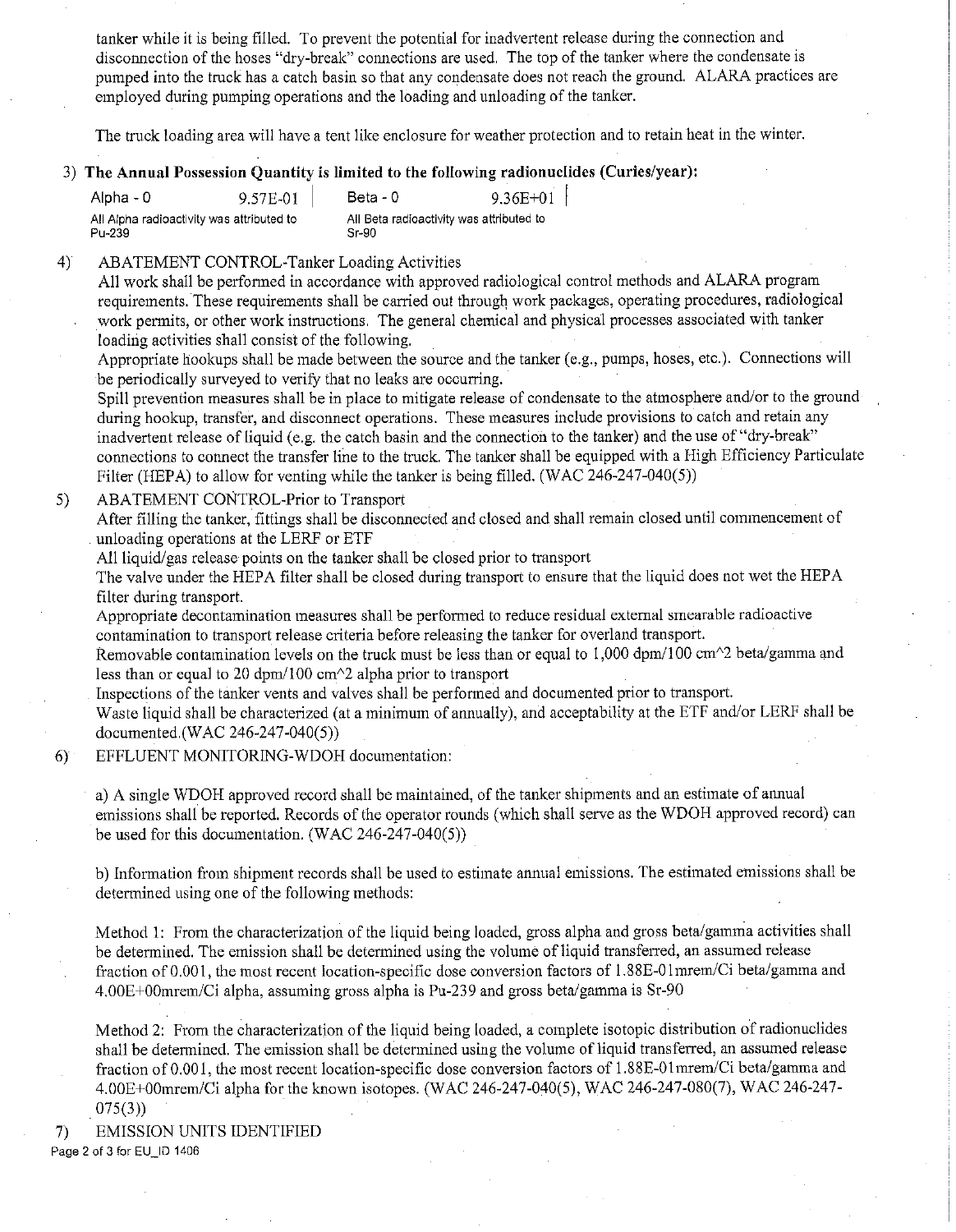The emission unit shall be clearly identified by Emission Unit ID and AEI ID number (WAC 246-247-040(5))

- 8) ABATEMENT CONTROL-Fill level limits The tanker has an 8,000 gallon capacity.The condensate will be periodically transported when the tanker is filled with approximately 7,000 gallons. (WAC 246-247-040(5))
- 9) ABATEMENT CONTROL-Air flow rates The HEPA filter shall be rated for a flow rate higher than the maximum flow rate when being filled. (WAC 246- $247 - 040(5)$
- 10) ABATEMENT·CONTROL-Volume documentation Volume of tanker contents shall be documented each day of filling operations. (WAC 246-247-040(5))

Page 3 of 3 for EU\_ID 1406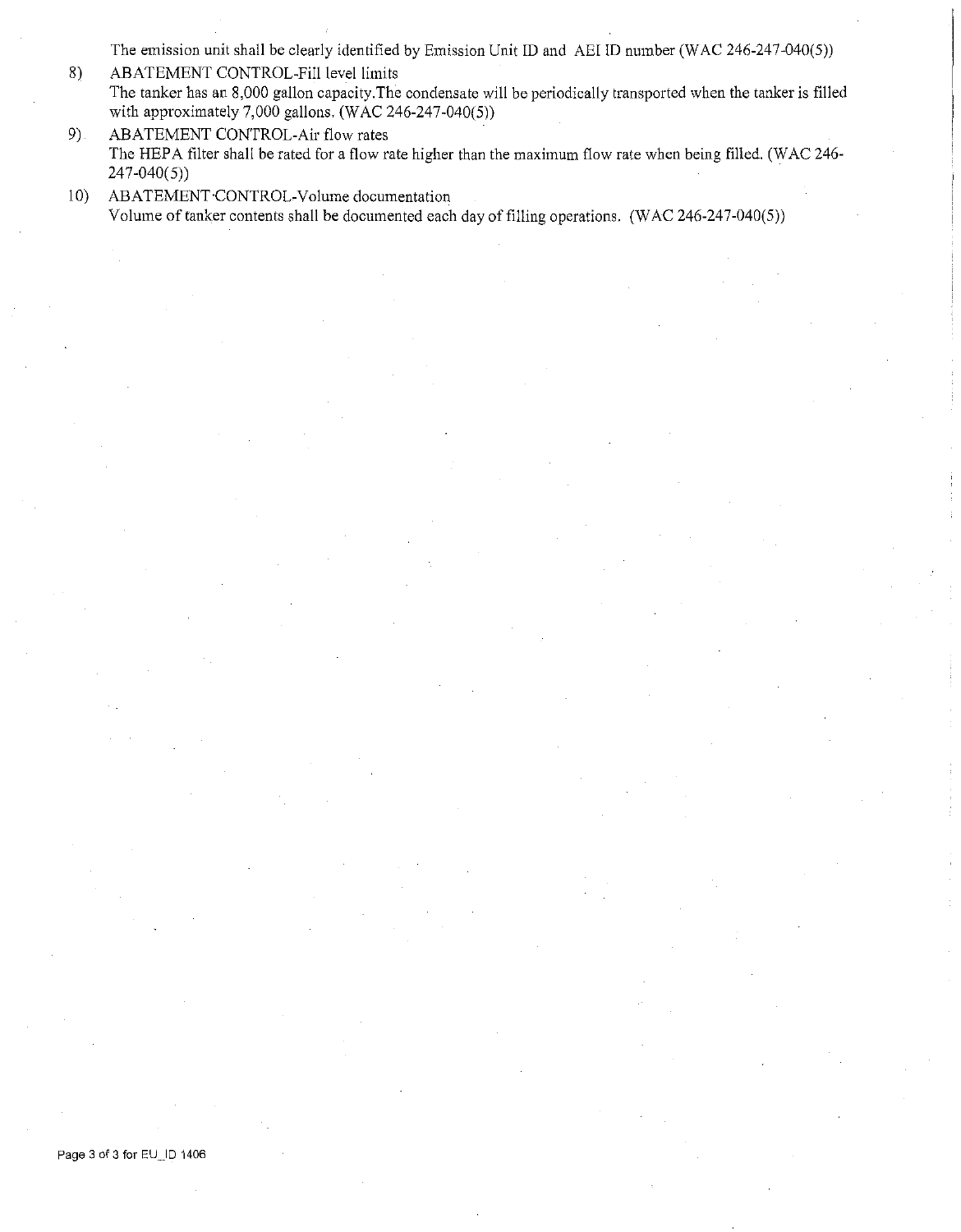# **STATE OF WASHINGTON DEPARTMENT OF HEALTH ENVIRONMENTAL HEALTH PROGRAMS OFFICE OF RADIATION PROTECTION**

## Docket No: **REQUEST FOR ADJUDICATIVE PROCEEDING**

In Re The Approval of: **Operation of the AZ-301 Tanker for Condensate Collection and Transport** 

Draft Approval No: **AIR 14-202** 

## THE STATE OF WASHINGTON TO: **Mr. Kevin W. Smith, Manager United States Department of Energy Office of River Protection P.O. Box 450, MSIN: H6-60 Richland, Washington 99352-0450**

If you wish to request an adjudicative proceeding, you or your attorney must COMPLETE AND FILE THIS FORM OR A DOCUMENT PROVIDING SUBSTANTIALLY THE SAME INFORMATION WITH THE DEPARTMENT OF HEALTH ADJUDICATIVE SERVICE UNIT WITHIN TWENTY-EIGHT (28) DAYS OF YOUR RECEIPT of this Request for Adjudicative Proceeding form and a copy of the Office of Radiation Protection's approval, **AIR 14-202.** 

You must file your application in a manner that shows proof of service on the Adjudicative Service Unit, at the following address:

Department of Health Adjudicative Service Unit 310 Israel Road S .E. P.O. Box 47879 Olympia, WA 98504-7879

With your application, you must include a copy of the Office of Radiation Protection's approval.

## FILING SHALL NOT BE DEEMED COMPLETE UNTIL THE ADJUDICATIVE SERVICE UNIT ACTUALLY RECEIVES YOUR APPLICATION.

YOU HAVE THE RIGHT TO a formal hearing in this matter conducted pursuant to Revised Code of Washington (RCW) 43.70.115, Chapter 34.05 RCW, and Chapter 246-10 of the Washington Administrative Code (WAC). Alternatively, you may waive the formal hearing and submit a written statement and supporting documents setting out your position, your defenses, and any mitigating circumstances that you wish to bring to the Department's **attention.** 

You have the right to be represented by an attorney at your own expense.

I.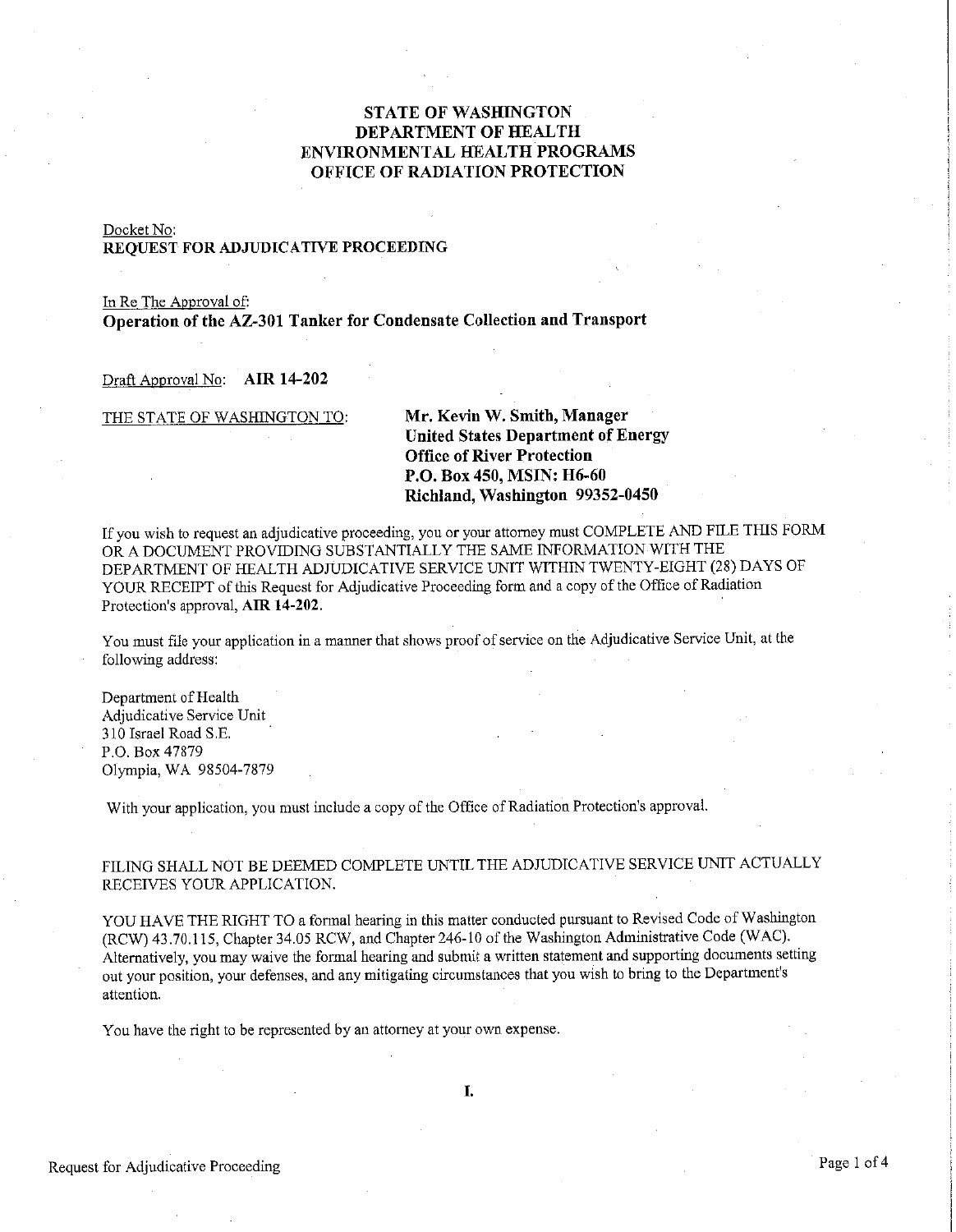**I WILL BE** represented by an attorney. His/her name, address, and phone number are:  $\sqrt{ }$ 

Name:

Address:

Phone:

#### ] I **WILL NOT BE** represented by an attorney.

*If after submitting this request, you obtain attorney representation or change attorneys, you must notify the Adjudicative Service Unit.* ·

## **II.**

I **DO NOT** waive my right to a formal hearing.

I **DO** waive my right to a formal hearing. I understand that if! waive my right to a formal hearing, the Department may decide this matter solely with reference to information in the **Department<sup>1</sup> s possession and to such written statements and supporting documents as I may have**  submitted.

If you choose to waive your right to a formal hearing, please complete the following:

**I I AM NOT** submitting documents to the Department in support of my position.

I **AM** submitting a sworn statement and/or other documents to the Department in support of **my position. Instructions - Please indicate your responses below:** 

If you are submitting documents to the Department, please list and briefly identify all such documents in the space provided below and on any additional sheet that may be necessary.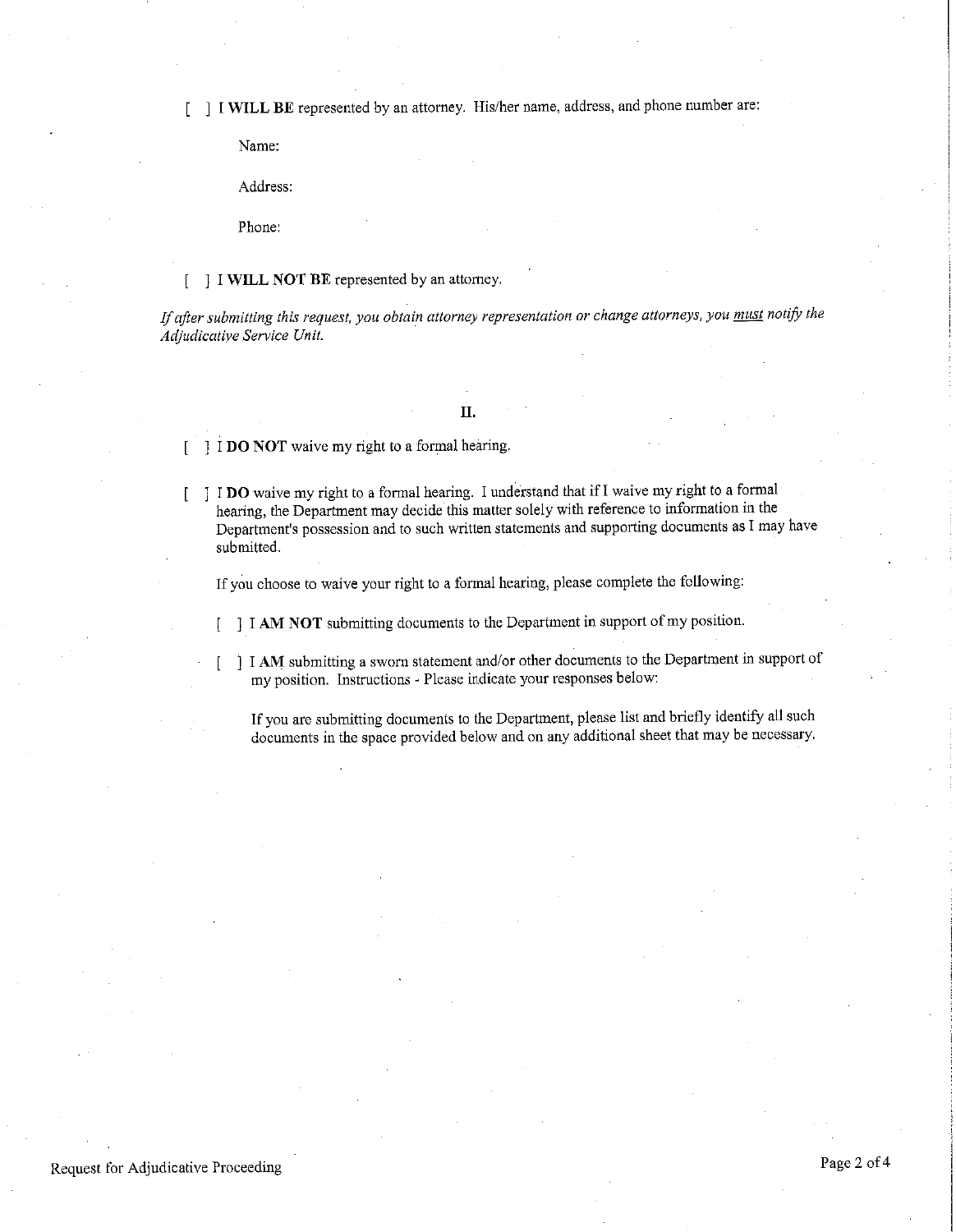# ADMISSION/DENIAL OF CONDITIONS OR LIMITATIONS

The Office of Radiation Protection's approval **AIR 14-202,** dated **February 7, 2014,** contains conditions and limitations set out as numbered paragraphs. In the space below you must indicate, in good faith, whether you admit, or do not contest, or deny the conditions or limitations. Conditions or limitations denied or not contested may later be admitted. Conditions or limitations admitted or not contested shall be conclusively deemed true for further proceedings.

## Instructions: 1 admit, deny, or do not contest the conditions or limitations as follows (fill in the appropriate paragraph number):

|             | Admit             | Deny                                           | Do Not Contest |
|-------------|-------------------|------------------------------------------------|----------------|
| Paragraph   |                   |                                                |                |
| Paragraph   |                   | $\begin{array}{c} \end{array}$                 |                |
| Paragraph   | 1                 | $\left[\begin{array}{cc} 1 \end{array}\right]$ | -]             |
| Paragraph   | $\lceil$          |                                                |                |
| Paragraph   |                   |                                                |                |
| Paragraph   | 1                 |                                                |                |
| Paragraph   | 1                 |                                                |                |
| Paragraph   | $\mathbf{l}$<br>Ŀ |                                                |                |
| Paragraph _ |                   |                                                |                |

Please attach any additional sheets that may be necessary to respond to all allegations.

If you have chosen not to waive your rights to a formal hearing, please state all grounds for contesting this matter in the space provided below and on any additional sheets that may be necessary.